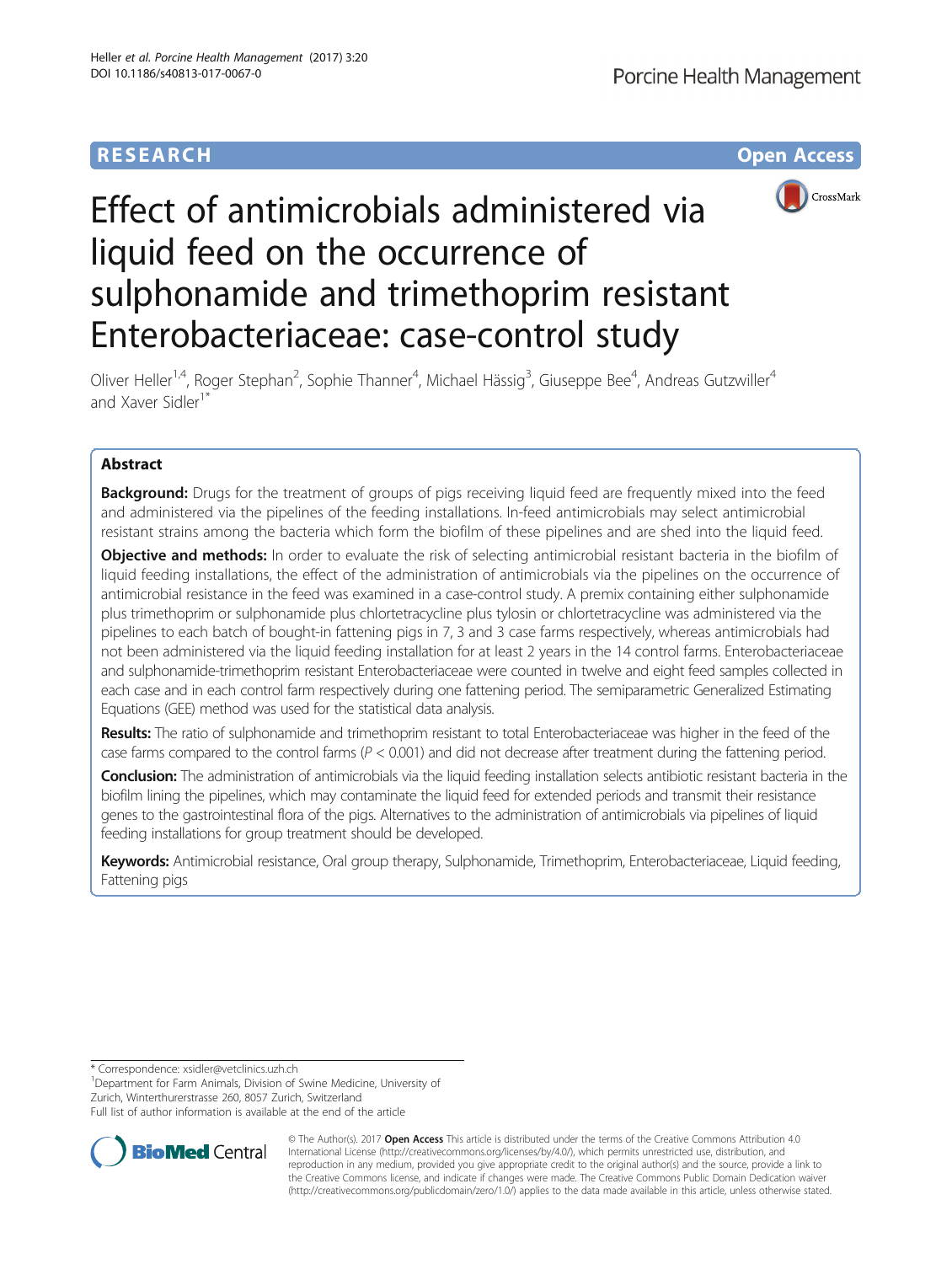# Background

Because a high antimicrobial use is associated with high levels of antimicrobial resistance (AMR) [[1\]](#page-6-0), the prudent and reduced use of antimicrobials in farm animals has become an important goal. Between 2008 and 2014, the annual amount of antimicrobials used for disease prevention and treatment in Swiss farm animals decreased by almost a third, from 71 to 48 tons [\[2](#page-6-0)]. In 2014, antimicrobial premixes for in-feed use accounted for 60% of the total amount of antimicrobials used in farm animals. Among pigs, newly weaned pigs and pigs entering a fattening unit are the two groups that are most frequently treated with antimicrobials [[3\]](#page-6-0). Although the routine prophylactic use of antimicrobials is strongly discouraged [\[4](#page-6-0)], oral group treatment for disease prevention is still the main indication (79%) for antimicrobial use in fattening pigs in Switzerland [\[5\]](#page-6-0), followed by oral group therapy in disease outbreaks (18%) and individual treatment of sick animals (3%). In Switzerland, the most commonly used antimicrobial drug for oral group treatment contains sulphathiazole, sulphadimidine and trimethoprim, being followed by a combination containing chlortetracycline, sulphadimidine and tylosin, and drugs containing either chlortetracycline or colistin.

"In Switzerland, by-products of the food industry, in particular whey, a by-product of the cheese production, are part of most pig fattening rations. The most economical way to use these by-products is to mix them on the farm with commercial complementary feeds and administer the mixed feeds via liquid feeding installations." Dry feed and liquid (usually whey or water) are mixed in the mixing tank and pumped through a ring line to the drop pipes and into the feed troughs. In these liquid feeding installations, the liquid feed inside the ring line remains there between two feeding times, being diluted with water in some farms, and is pumped back into the mixing tank during the next mixing process. The lines of liquid feeding systems are coated with a biofilm, consisting of a community of microorganisms which stick together and produce a slime composed of extracellular polymeric substances. The administration of antimicrobials via liquid feeding installations poses a risk of selecting antimicrobial resistant bacteria in the biofilm. The latter may therefore be regarded as a potential reservoir of resistant bacteria. At any time, parts of the biofilm can be detached by mechanical forces or various biological processes [\[6](#page-6-0)] and disperse in the liquid feed. Antibiotic resistant bacteria originating from the biofilm are therefore ingested by pigs, thus adding further AMR genes to the AMR gene pool already present in the pig gut. According to the WHO [\[7](#page-6-0)], major gaps exist in the surveillance related to the emergence of AMR in foodborne bacteria. The effect of antimicrobials administered via liquid feeding installations on the AMR prevalence in the liquid feed has to our knowledge not been studied yet. The aim of this case-control-study was to assess the effect of the administration of three different antimicrobial drug formulations via liquid feeding installations on the prevalence of sulphonamide + trimethoprim resistant Enterobacteriaceae used as indicator bacteria in the liquid feed for pigs.

## Methods

# Study design, farm management investigation and sample collection

A total of 27 pig fattening farms located in different regions of Switzerland which used computer-assisted liquid feeding installations were included in the casecontrol study. In the 13 case farms, antimicrobials had been administered in-feed via the feed pipeline in every fattening period lasting about 3 months for at least the last 2 years prior to the study. In the 14 control farms, antimicrobials had not been administered via the pipeline for at least 2 years prior to the study. The type of the prescribed drug used as well as the esFigurlished feeding and cleaning protocols in each farm were not changed in the study period. Every farmer was interviewed about management practices such as animal movement and animal treatments using antimicrobials, the construction and functioning of the liquid feeding installation and the routine for its cleaning and disinfection, the ingredients (concentrate, whey or water) of the liquid feed and the use of acidifying feed additives.

Between April and December 2015, feed samples were collected at six time points in the case and at four time points in the control farms. In the case farms, the first sampling was done before treatment, which began within a few days after the pigs weighing 25 to 30 kg entered the fattening unit, in order to know the resistance situation before antimicrobial administration. The remaining five sampling points in time were scheduled on day 6 (i.e. during medication), 12, 18, 36 and 76 after the start of the antimicrobial group treatment. In the control farms, where no short term variation of the antimicrobial resistance situation was to be expected, the second, third and fourth sampling times were fixed on day 8, 14 and 78 after the first sampling. Two samples were collected at each point in time. One sample was collected at the end of the ring line, which is situated right over the mixing tank, when the feed remaining in the ring line between two feeding periods was pumped into the mixing tank at the next feeding. The other sample was collected at the opening of the drop pipe above the feeding trough which was furthest away from the mixing tank. The outflowing liquid feed was collected in a sterile container. As liquid feed in all farms remained in the ring line between feeding times, the feed samples were collected at the morning feeding, thus ensuring to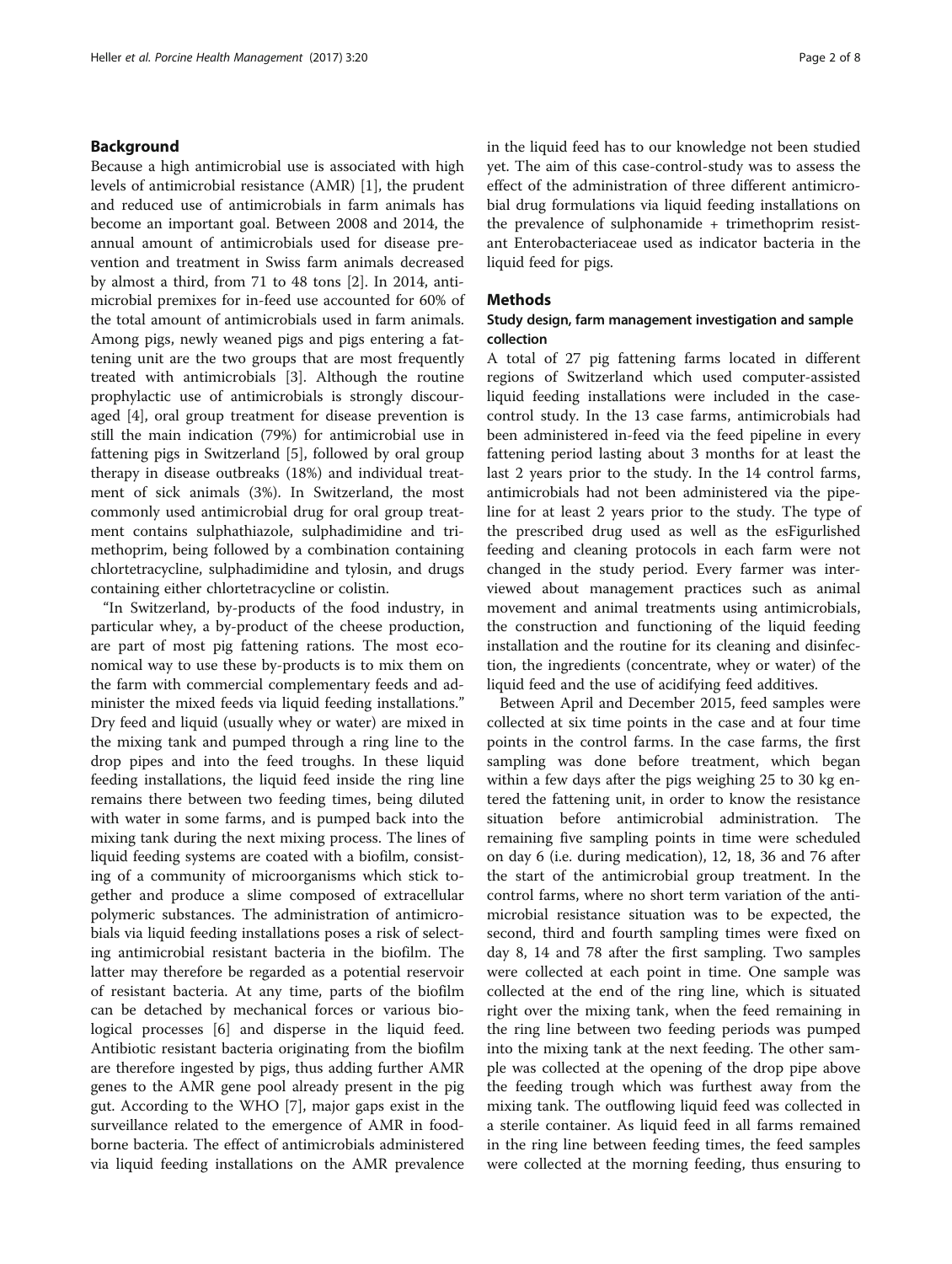<span id="page-2-0"></span>obtain samples of liquid feed that had interacted with the biofilm during the longest time period between two feeding times  $(11–16 h)$ .

# Microbiological analyses

All feed samples were kept cool during transport and were processed immediately upon arrival in the laboratory. Their pH value was determined using a pH meter (Orion 525, Hügli, Abtwil), and their mould and yeast count was determined according to ISO 21527–1:2008. The number of Enterobacteriaceae and of Enterobacteriaceae which were resistant to sulphonamide and to trimethoprim was determined by means of two serial dilutions with a detection limit of 10 colony forming units/ml (cfu/ml) each. MacConkey agar (Oxoid, Hampshire, UK) and MacConkey agar supplemented with 152 μg/ml sulphamethoxazole (Sigma-Aldrich, St. Louis, USA) and 8 μg/ml trimethoprim (Sigma-Aldrich, St. Louis, USA) were used for the detection of all and of resistant Enterobacteriaceae. The colonies were counted after anaerobic incubation at 37 °C during 24 h. The antimicrobial resistance of the isolated colonies was verified by subculturing one morphologically distinct resistant colony on a MacConkey agar supplemented with 152 μg/ml sulphamethoxazole and 8 μg/ml trimethoprim as described above.

In order to detect resistant Enterobacteriaceae below the detection limit of the quantitative assessment, the two samples collected at the first sampling in every case farm and the two samples collected at the last sampling in every control farm were enriched for Enterobacteriaceae using 10 ml of liquid feed and 90 ml of Enterobacteriaceae Enrichment broth (BD, Franklin Lakes, USA), and the Enterobacteriaceae were subcultured as described above.

## Data processing and statistical analysis

The microbial counts were log10 transformed after adding one to the counts to adjust for zero values in the data. The ratio of resistant/all Enterobacteriaceae was calculated using the untransformed counts. Since most variables did not meet the assumption of normal distribution of residuals even after log transformation, the semiparametric Generalized Estimating Equations (GEE) method was used for the statistical analysis. For multiple comparisons, Tukey contrasts were calculated, using the single step method in order to adjust the  $P$  values for family-wise error rate. The data were analysed using the open access statistical package R geepack [[8\]](#page-6-0).

Three statistical data analyses were made, taking into account all data, the case data only and the control data only. For the statistical evaluation of the combined case and control data, the model contained the fixed factors group affiliation (case, control), sampling time (case: 1, 4, 5, 6; control: 1, 2, 3, 4) and sampling location (ring line, drop pipe), and the random factor farm as well as the interactions group affiliation  $\times$  sampling location and group affiliation  $\times$  sampling time. The model for the case data evaluation contained the fixed factors sulphonamide administration (yes, no), chlortetracycline administration (yes, no), sampling time (1, 2, 3, 4, 5, 6), feed acidification (yes, no) and sampling location (ring line, drop pipe), and the random factor farm as well as the interactions sulphonamide  $\times$  sampling location and chlortetracycline  $\times$  sampling location. The model for the control case data evaluation contained the fixed factors feed acidification (yes, no), liquid feed component (whey, water), sampling time (1, 2, 3, 4), sampling location (circuit line, drop line) and the random factor farm plus the interaction acidification  $\times$  liquid feed component.

# Results

# Farm characteristics

All-in, all-out was practised in all case farms and in one control farm, whereas there was a continuous flow of animals in 13 control farms. In seven case farms a sulphonamide-trimethoprim combination was used, whereas a sulphonamide-chlortetracycline-tylosin combination was administered in three farms and chlortetracycline alone was used in three farms. (Table 1). The daily dose per kg body weight recommended by the drug manufacturers was 40 mg sulphonamide, 8 mg

**Table 1** Administered drugs, cleaning and feeding protocols in the case and control farms

| <b>TWIND T</b> Harminstered arags, elemning and recaing protocols in the case and control railing |                                  |                                                                                |                                 |                                    |  |  |  |  |  |  |
|---------------------------------------------------------------------------------------------------|----------------------------------|--------------------------------------------------------------------------------|---------------------------------|------------------------------------|--|--|--|--|--|--|
| Farms                                                                                             | drug                             | Additive for cleaning <sup>a</sup>                                             | Feed acidification <sup>b</sup> | Liquid feed component              |  |  |  |  |  |  |
| Case farms<br>$(n = 13)$                                                                          | drug1: 7<br>druq2: 3<br>drug3: 3 | Acid <sup>b</sup> : 4<br>Soda <sup>c</sup> : 8<br>No:                          | Yes: 3<br>No: 10                | Whey <sup>d</sup> : 3<br>Water: 10 |  |  |  |  |  |  |
| Control farms<br>$(n = 14)$                                                                       | no drug                          | Acid <sup>b</sup> : 4<br>Soda <sup>c</sup> : 4<br>Other: 2<br>(No cleaning: 4) | Yes: $5$<br>No: 9               | Whey <sup>d</sup> : 5<br>Water: 9  |  |  |  |  |  |  |

Drug 1: sulphonamide + trimethoprim; drug 2: chlortetracycline + sulphonamide + tylosin; drug 3: chlortetracycline <sup>a</sup>addition to water for circuit pipeline cleaning or flushing after cleaning

<sup>b</sup>organic acids

<sup>c</sup>caustic soda alone or with sodium hypochlorite

<sup>d</sup>the whey was acidified in two case and in two control farms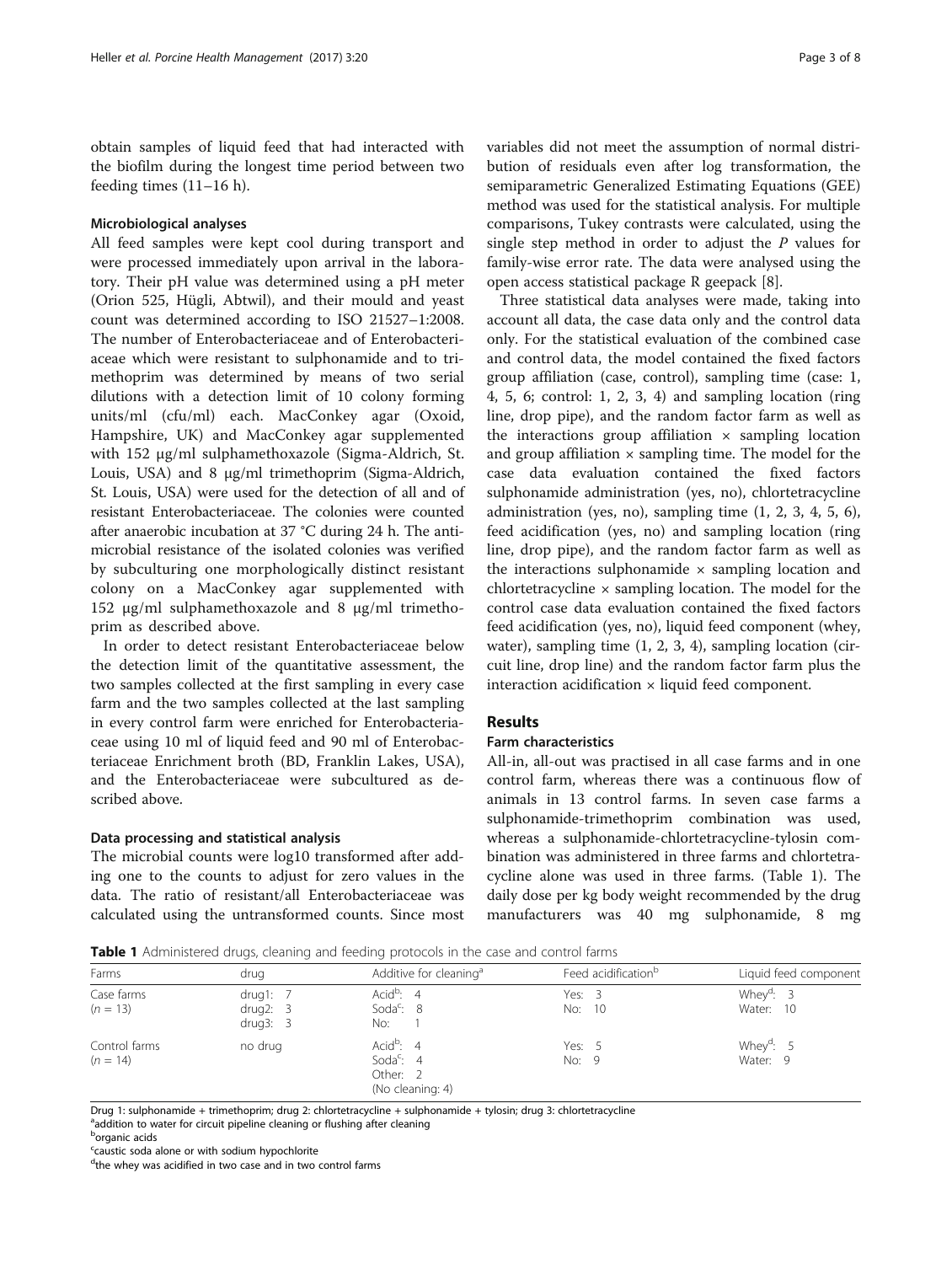trimethoprim and 3.6 mg tylosin. In the mono-drug and in the antimicrobial combination premix the recommended dose of chlortetracycline was 20–30 and 21 mg/ kg body weight, respectively. In two farms each the administered dose was one third below and one fourth above the recommended dose respectively. The length of the antimicrobial group therapy varied between 6 and 10 days. The antimicrobial premixes were added to the feed in the mixing tank. The daily dose was administered in five farms at one feeding in the morning, in six farms at two feedings, one in the morning and one in the afternoon or evening, and in two farms at three feedings. In all case farms the amount of liquid feed offered was initially restricted to 50 to 60% of the nutrient requirements and was then gradually increased to 100% of the requirements (corresponding to about 4 l per animal weighing 25 to 30 kg). The gradual increase occurred within 8 to 10 days, in order to ensure the complete drug intake from the first treatment day on. In the farms where sulphonamide and trimethoprim were administered at the recommended dose, the estimated antimicrobial content per ml liquid feed was 500 μg sulphonamide and 100 μg trimethoprim at the beginning and 250 μg sulphonamide and 50 μg trimethoprim towards the end of the treatment period, under the condition that the drug was administered in the whole daily ration.

The ring lines were cleaned after treatment in four farms and at the end of each fattening period in all case farms. The ring line cleaning interval was about 1 week, 3 months and 6 to 12 months in two, five and three control farms, respectively, while in four control farms the ring lines had not been cleaned for years. In most farms, organic acids or soda were added to the water used for flushing the ring lines (Table [1](#page-2-0)).

## Evaluation of the case and control farm data

Enterobacteriaceae resistant to sulphonamide and trimethoprim could be isolated without prior enrichment from the feed of all 13 case farms and from the feed of 5 control farms. After enrichment of the 28 samples collected in the control farms, 12 samples of feed flowing from the drop pipe into the feed trough and 8 samples collected at the end of the ring line tested positive for resistant Enterobacteriaceae. In summary, resistant Enterobacteriaceae were detected either without or after enrichment in all farms with the exception of 2 control farms.

In comparison to the control farms, the feed of the case farms contained higher numbers of Enterobacteriaceae  $(P \lt 0.01)$ , of resistant Enterobacteriaceae  $(P < 0.001)$  and of moulds  $(P < 0.01)$ , while the yeast count and the pH did not differ between the farms  $(P > 0.05;$  Table 2). Thirty and 0.02% of the Enterobacteriaceae isolated in the samples of the case and the control farms, respectively, were resistant to sulphonamides and to trimethoprim  $(P < 0.001)$ .

Feed collected from the drop pipes had higher counts of Enterobacteriaceae ( $P < 0.001$ ), of resistant Enterobacteriaceae ( $P < 0.001$ ) and of moulds ( $P < 0.01$ ), and had a higher pH ( $P < 0.001$ ) compared to feed collected at the end of the ring line, whereas the yeast count did not differ ( $P > 0.05$ ) between the two locations (Table 2).

# Case farm data evaluation

There was no difference in the Enterobacteriaceae count, the resistant Enterobacteriaceae count and the ratio of resistant to total Enterobacteriaceae in the feed between the 10 farms were sulphonamides were administered and the three farms were chlortetracycline only was used  $(P > 0.05)$ . The total number and the number of resistant Enterobacteriaceae, which showed a similar variation over time (Fig. [1](#page-4-0)) were high in the first sample collected at both sampling sites, but then decreased and remained rather constant until the last sampling point in time. The ratio of resistant to total Enterobacteriaceae did not differ between the sampling points in time  $(P > 0.05)$ .

Feed acidification was associated with lower counts of total and of resistant Enterobacteriaceae ( $P < 0.001$ ). Feed collected at the opening of the drop pipes was more heavily contaminated with both total and resistant Enerobacteriaceae ( $P < 0.001$ ) than feed collected at the end of the ring line.

Table 2 Enterobacteriaceae (EB), moulds and yeast (log 10 cfu/ml; arithmetic means, standard errors SE in brackets), the proportion of Enterobacteriaceae resistant to sulphonamide and trimethoprim (STrEB), and the pH in the feed. Case vs. control farms and drop pipes vs. ring lines

|               | Case |        | Control |        | D       | Drop pipes |        | Ring lines |        | D       |
|---------------|------|--------|---------|--------|---------|------------|--------|------------|--------|---------|
| EB            | 2.37 | (0.14) | .37     | (0.14) | 0.001   | 2.38       | (0.15) | 1.53       | (0.14) | 0.001   |
| <b>STrEB</b>  | .60  | (0.14) | 0.15    | (0.05) | < 0.001 | 1.26       | (0.14) | 0.74       | (0.12) | < 0.001 |
| %STrEB        | 30.0 | (3.3)  | 0.02    | (0.01) | < 0.001 | 21.2       | (3.3)  | 17.6       | (3.6)  | 0.93    |
| <b>Moulds</b> | .55  | (0.10) | 0.86    | (0.11) | 0.004   | 1.56       | (0.12) | 0.97       | (0.10) | 0.002   |
| Yeast         | 5.23 | (0.09) | 5.81    | (0.09) | 0.10    | 5.59       | (0.08) | 5.36       | (0.11) | 0.76    |
| рH            | 5.18 | (0.05) | 5.03    | (0.04) | 0.42    | 5.32       | (0.04) | 4.93       | (0.05) | < 0.001 |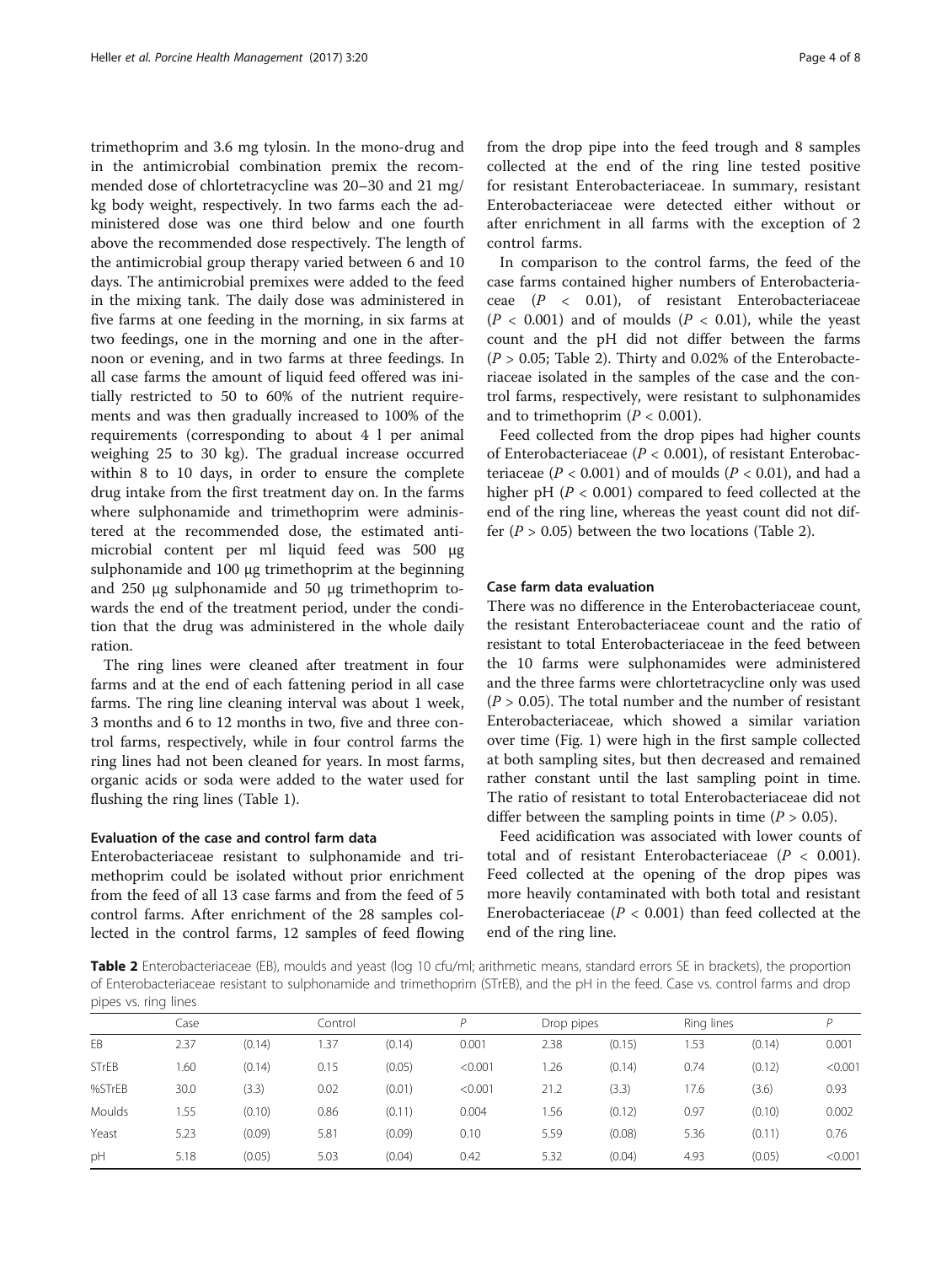<span id="page-4-0"></span>

# Control farm data evaluation

superscripts differ ( $p < 0.05$ )

Neither the liquid component of the diet (whey vs. water) nor the sampling point in time (Fig. 2) influenced the count of total and of resistant Enterobacteriaceae. As in the case farms, feed acidification was associated with a lower Enterobacteriaceae count ( $P < 0.001$ ), and feed collected from the drop pipes contained more Enterobacteriaceae ( $P < 0.001$ ) than the samples collected at the end of the ring line.



# **Discussion**

In the case farms, which all had an all-in, all-out management with feeding installations temporarily not in use between lots of pigs, the pipelines of the liquid feeding system were cleaned more regularly, and alkalising soda was used more frequently than in the control farms. These management practices are probably the principal reason for the higher Enterobacteriaceae and mould counts in the feed of the case farms. The high initial Enterobacteriaceae counts in the feed samples collected in the case farms in particular, which are close to the acceptable upper limit of  $10^4$  cfu/ml [[9](#page-6-0)], may be a consequence of the Enterobacteriaceae proliferation which commonly occurs during the first days of liquid feeding after a thorough cleaning and disinfection of the feeding installation [\[10](#page-6-0)]. The disinfection of the pipelines with alkalising products is known to supress the lactobacteria and to favour the growth of Enterobacteriaceae [[10, 11\]](#page-6-0). The aerobic conditions in the drop pipes, which do not contain feed between feeding times, are the most probable cause of the higher Enterobacteriaceae and mould counts and the higher pH in the samples collected above the feed troughs compared to those collected at the end of the ring line.

Because the Enterobacteriaceae count differed between the feed of the case and the control farms for reasons, which are probably not associated with the use of antimicrobials, higher counts of resistant Enterobacteriaceae would be detected in the case farms even in case antimicrobials had not caused a shift in the bacterial population towards resistant Enterobacteriaceae. The differences in the ratio of resistant to total Enterobacteriaceae between the case and the control farms is therefore the relevant criterion by which the effect of the temporary presence of antimicrobials in the pipelines on the prevalence of resistant bacteria in the feed has to be evaluated.

The higher proportion of resistant Enterobacteriaceae in the feed samples of the case farms compared to those from control farms shows that the repeated short-term administration of antimicrobials via the liquid feeding installation is associated with a quantitative shift from a predominantly susceptible towards a sulphonamide and trimethoprim resistant Enterobacteriaceae population. This finding is in accordance with results of studies that link the use of antimicrobials with an increased frequency of resistant bacteria in the environment [\[12, 13](#page-6-0)]. However, the difference between the case and the control farms was more pronounced than expected, given the extensive use of sulphonamides and tetracyclines in farm animals over the last 50 years, the frequent occurrence of resistance to these antimicrobials in pathogenic as well as in commensal bacteria [\[14](#page-7-0)] and the persistence of the resistance in environmental bacteria [[15\]](#page-7-0).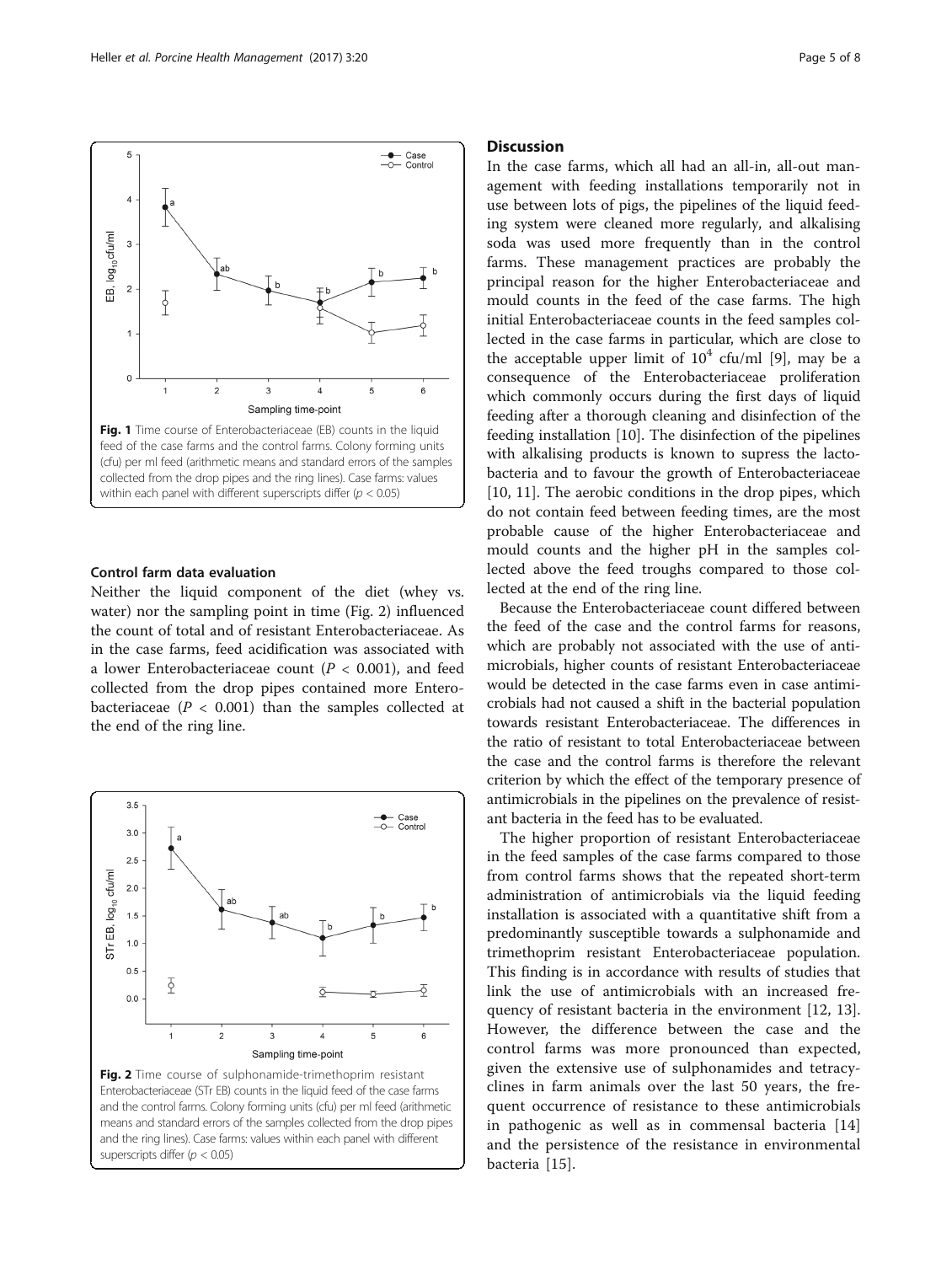The finding that resistant Enterobacteriaceae could be isolated in the feed of 25 of the 27 farms, although in nine control farms only after enrichment, shows that resistance to sulphonamides plus trimethoprim is widespread in Swiss pig farms. The number of resistant Enterobacteriaceae in the feed would therefore probably rapidly increase if one of the three drugs used in the case farms were administered via the liquid feeding installations of the control farms.

The number of resistant Enterobacteriaceae and the ratio of resistant to total Enterobacteriaceae were not lower in the three case farms where the pigs were treated with the chlortetracycline mono-drug premix compared to the ten farms where sulphonamides were administered. Coselection, i.e. the selection by chlortetracycline of bacteria which show resistance to sulphonamide and trimethoprim in addition to tetracycline resistance, is the most probable cause for that finding. Wu et al. [\[16\]](#page-7-0) investigated the prevalence of the sulphonamide resistance genes (sul1, sul2 and sul3) in E. coli isolated from pig faeces, pig carcasses and human stools and conducted conjugation experiments with a subset of the isolates. They showed that tetracycline resistance genes could be co-transferred with sul1 and/or sul2 resistance genes. Gibbons et al. [\[17\]](#page-7-0) identified the use of antimicrobial combinations containing sulphonamide and trimethoprim as a risk factor for the occurrence of E. coli showing resistance to tetracycline in the faeces of pigs. Heller et al. [\[18\]](#page-7-0) reported that Enterobacteriaceae showing resistance to tetracycline were more prevalent in the feed of farms where sulphonamides and trimethoprim were administered via the liquid feeding installations than in farms where the feeding installations were not used for antimicrobial administration.

The selection process of AMR in a liquid feeding system can potentially occur in antimicrobial containing liquid feed that remains in the circuit pipeline after the feeding or in the biofilm coating the lines of the liquid feeding installation. Whereas bacteria in the liquid feed remaining in the circuit pipeline between feeding cycles are almost completely flushed out during the next feeding, bacteria embedded in the biofilm are very persistant. Because of their high concentration in the feed, in-feed antimicrobials will exert a selective pressure at least on the bacteria near the biofilm-feed interface. Compared to their planktonic counterparts, bacteria enclosed in biofilms profit from a variety of advantages when exposed to antimicrobials, as the extracellular polymeric substances confer, among other things, protection against antimicrobial agents such as antibiotics and disinfectants, and facilitate horizontal gene transfer, i.e. the exchange of mobile genetic elements, which may carry AMR genes, between bacteria [\[19](#page-7-0)–[23\]](#page-7-0). Bacteria embedded in a biofilm may be 10 to 1000 times more resistant to antimicrobials than planktonic bacteria [\[22, 24](#page-7-0)], suggesting that antimicrobial concentrations may be sub-inhibitory within a biofilm. The use of antimicrobials at sub-inhibitory doses is known to promote the emergence, selection and spread of resistant bacteria [[25](#page-7-0)–[27](#page-7-0)]. The biofilm coating the lines of the liquid feeding system may thus enhance the selection, the persistence and the spread of resistant bacteria, which may be transferred into the liquid feed. The suggested role of the biofilm as a permanent source of resistant bacteria is supported by our finding that the ratio of resistant to total Enterobacteriaceae remained constant during the whole sampling period.

Although the mean number of resistant Enterobacteriaceae at the end of the drop pipes ( $< 10<sup>2</sup>$  cfu/ml) was barely above the detection limit even in the case farms, the fattening pigs, which consumed several litres of liquid feed per day, ingested approximately  $10^5$  to  $10^6$ resistant Enterobacteriaceae per day. As lactic acid bacteria usually dominate the bacterial flora of liquid feed [[11\]](#page-6-0), whose resistance to sulphonamide and trimethoprim was not investigated in this study, the impact of the administration of antimicrobials via the liquid feeding system on the reservoir of sulphonamide and trimethoprim resistance genes and thus the potential of AMR spread among bacteria in the liquid feed was likely to be underestimated. Corpet [\[28\]](#page-7-0) studied the effect of eating sterilised food on the level of tetracycline resistance among Enterobacteriaceae in human faeces and showed that the ingestion of sterile food leads to a reduction of tetracycline resistance by a factor of 1000. This experiment demonstrated the distinct effect of ingesting commensal food-borne bacteria on the level of AMR in the gut without the oral application of any antimicrobials. This study also suggests that the reduction of the microbial count of animal feed containing a high proportion of resistant bacteria may mitigate the negative effect of such feed on the AMR of the animals' gastrointestinal bacteria. The addition of organic acids to liquid feed, which have been shown to reduce the number of Enterobacteriaceae and of lactic acid bacteria under experimental conditions [[29\]](#page-7-0) and which were associated with reduced Enterobacteriaceae counts in the present study, may help to reduce the number of ingested resistant bacteria in addition to their welldocumented beneficial effects on the animals' intestinal health.

This case-control study has several limitations. Resistance to sulphonamide and trimethoprim was not determined in the individual components of the analysed liquid feed (water, whey, dry feed). It was therefore not possible to assess the proportion of resistant bacteria introduced from outside into the liquid feeding system. The higher cleaning frequency, the more frequent use of alkalising disinfectants and the temporary non-use of the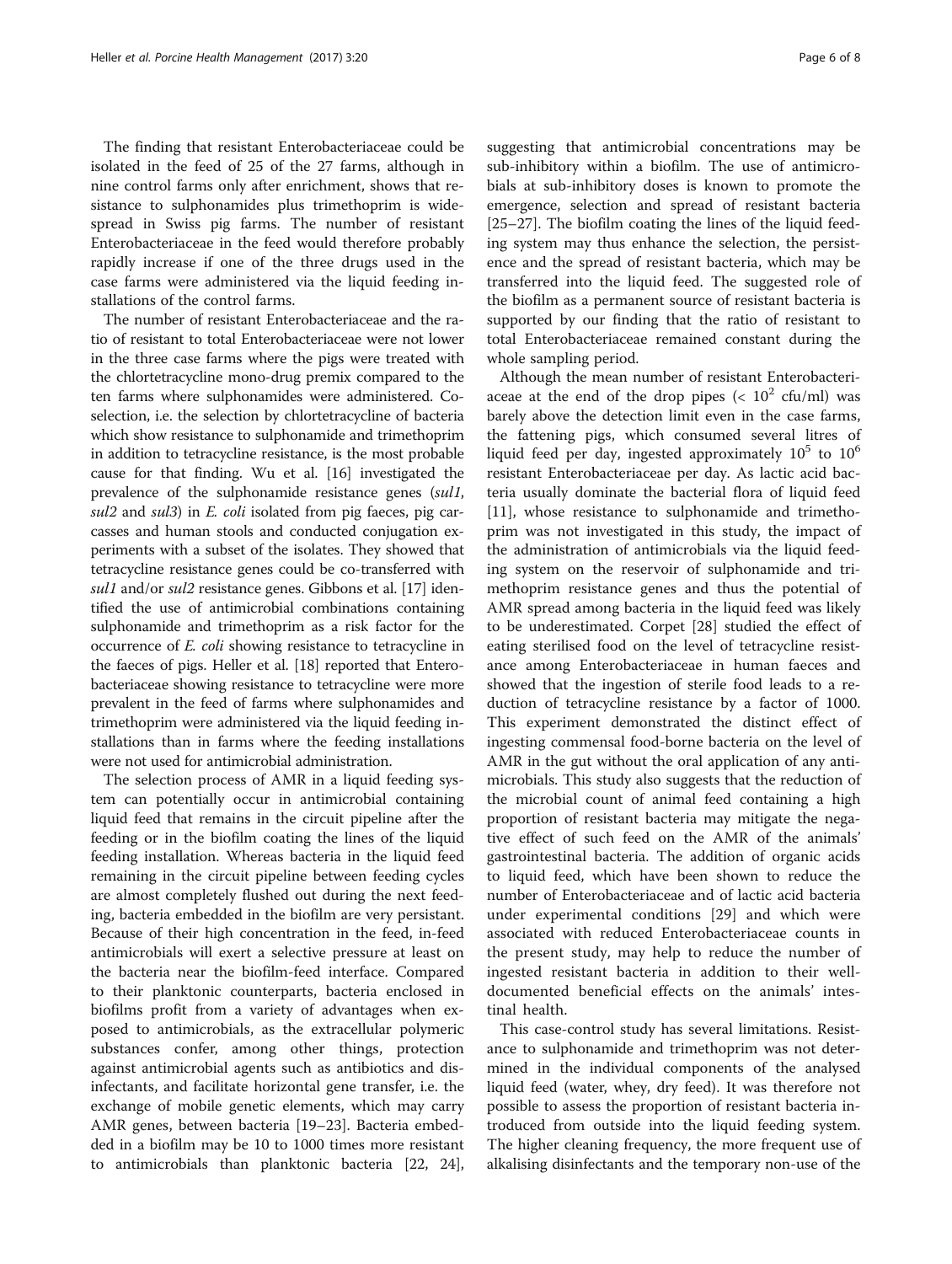<span id="page-6-0"></span>feeding installations in the case farms contributed without doubt to the higher Enterobacteriaceae count in the feed collected in the case farms. Although it would have been preferable to include only farms using the all-in, all-out management system in the study, this was not possible because of the limited number of farms which could be recruited for the study. The authors' intention was to detect the influence of antimicrobial administration via the liquid feeding installation on the level of resistance to sulphonamide and trimethoprim in average Swiss pig fattening farms. Observational studies including farms with differing management practices have the advantage of being representative of the farming community, allowing the generalisation of the results. On the other hand, it cannot be ruled out that unidentified confounders may have biased the outcome.

# Conclusions

Under the current liquid feeding system management conditions, in-feed antimicrobials which are transported through the lines of liquid feeding installations are selecting resistant bacteria in the biofilm of the lining, which becomes a reservoir of AMR. Resistance to antimicrobials may thus be transmitted via the feed to future batches of fattening pigs even if these are no longer treated with the antimicrobials which have caused AMR in the bacteria colonizing the pipelines. While our findings may not be used to directly link the use of antimicrobials via the liquid feeding system to the emergence of resistant bacteria in the human gut, they should nonetheless, together with the constantly growing body of evidence for the transfer of resistant bacteria from farm animals to humans, and based on the precautionary principle [\[30\]](#page-7-0), prompt farmers and veterinarians alike to further decrease the amount of antimicrobials used in farm animals. In particular the administration of antimicrobials via liquid feeding systems which are colonised by biofilms have to be avoided unless efficient procedures to reduce the number of resistant bacteria in these linings will be developed.

#### Abbreviations

AMR: Antimicrobial resistance; Cfu: Colony forming unit; EB: Enterobacteriaceae; STr: Resistant against sulphonamides and trimethoprim

#### Acknowledgments

We thank K. Zurfluh for her technical assistance in the lab and all the farmers who participated in this study for their valuable support.

#### Funding

This study is a part of the research programme REDYMO (reduction and dynamics of antibiotic resistant and persistent microorganisms along food chains, [www.agroscope.admin.ch/redymo](http://www.agroscope.admin.ch/redymo)) and was funded by Agroscope.

# Availability of data and materials

Please contact the author for data request.

## Authors' contributions

ST, GB, AG, and XS initiated and supervised the project. ST wrote the original project proposal. RS delivered his expertise on microbiology and antimicrobial sensitivity testing and had a profound influence on the elaboration of the definitive project design. OH selected the study farms, collected the samples, conducted the lab works and did part of the statistical analysis, and was therefore the main investigator. In addition, he was the head writer of the manuscript. ST, GB, AG and MH advised OH on the statistical analysis. All authors read and approved the final manuscript.

# Ethics approval and consent to participate

Not applicable.

#### Consent for publication

Not applicable.

#### Competing interests

The authors declare that they have no competing interests.

## Publisher's Note

Springer Nature remains neutral with regard to jurisdictional claims in published maps and institutional.

#### Author details

<sup>1</sup>Department for Farm Animals, Division of Swine Medicine, University of Zurich, Winterthurerstrasse 260, 8057 Zurich, Switzerland. <sup>2</sup>Institute for Food Safety and Hygiene, University of Zurich, Winterthurerstrasse 272, 8057 Zurich, Switzerland. <sup>3</sup> Department for Farm Animals, Section for Ambulatory Service and Herd Health, University of Zurich, Winterthurerstrasse 260, 8057 Zurich, Switzerland. <sup>4</sup>Institute for Livestock Sciences, Agroscope, Tioleyre 4 1725 Posieux, Switzerland.

## Received: 3 March 2017 Accepted: 10 July 2017 Published online: 03 October 2017

#### References

- 1. Chantziaras I, Boyen F, Callens B, Dewulf J. Correlation between veterinary antimicrobial use and antimicrobial resistance in food-producing animals: a report on seven countries. J Antimicrob Chemother. 2013;69(3):827–34.
- 2. ARCH-Vet Gesamtbericht. Bericht über den Vertrieb von Antibiotika in der Veterinärmedizin und das Antibiotikaresistenzmonitoring bei Nutztieren in der Schweiz. Köniz: Hrsg. Bundesamt für Lebensmittelsicherheit und Veterinärwesen (BLV); 2014. [http://www.blv.admin.ch/dokumentation/04506/](http://www.blv.admin.ch/dokumentation/04506/04518/index.html) [04518/index.html](http://www.blv.admin.ch/dokumentation/04506/04518/index.html). Accessed 01 May 2016
- 3. Müntener CR, Stebler R, Horisberger U, Althaus FR, Gassner B. Berechnung der Therapieintensität bei Ferkeln und Mastschweinen beim Einsatz von Antibiotika in Fütterungsarzneimitteln. Schweiz Arch Tierheilkd. 2013;155(6): 365–72.
- 4. [http://ec.europa.eu/health/antimicrobial\\_resistance/docs/2015\\_prudent\\_](http://ec.europa.eu/health/antimicrobial_resistance/docs/2015_prudent_use_guidelines_en.pdf) use\_quidelines\_en.pdf Accessed 6 June 2016.
- 5. Riklin A. Antibitotikumeinsatz in Schweizer Schweinemastbetrieben. Doctoral thesis: University of Zurich; 2015. [http://www.vet.uzh.ch/dissertationen/diss\\_](http://www.vet.uzh.ch/dissertationen/diss_anzeige.php?ID=1063&sprache=e) [anzeige.php?ID=1063&sprache=e.](http://www.vet.uzh.ch/dissertationen/diss_anzeige.php?ID=1063&sprache=e) Accessed 01 May 2016
- 6. Karatan E, Watnick P. Signals, regulatory networks, and materials that build and break bacterial biofilms. Microbiol Mol Biol Rev. 2009;73(2):310–47.
- 7. World Health Organization. Antimicrobial resistance: global report on surveillance. Geneva: World Health organization; 2014.
- 8. Halekoh U, Hojsgaard S, Yan J. The R package geepack for generalized estimating equations. J Stat Softw. 2006;15(2):1–11.
- 9. Kamphues J, Coenen M, Iben C, Kienzle E, Pallauf J, Simon O, Wanner M, Zentek J. Supplemente zu Vorlesungen und Übungen in der Tierernährung. 11th ed. Hannover: M. Schaper; 2009.
- 10. Hansen ID, Mortensen B. Pipe-cleaners beware. Pig Int. 1989;19(11):8–10.
- 11. Brooks PH, Beal JD, Niven S. Liquid feeding of pigs: potential for reducing environmental impact and for improving productivity and food safety. Rec Adv Anim Nutr Austr. 2001;13:49–63.
- 12. Andersson DI, Hughes D. Persistence of antibiotic resistance in bacterial populations. FEMS Microbiol Rev. 2011;35:901–11.
- 13. Aminov RI. The role of antibiotics and antibiotic resistance in nature. Environ Microbiol. 2009;11(12):2970–88.